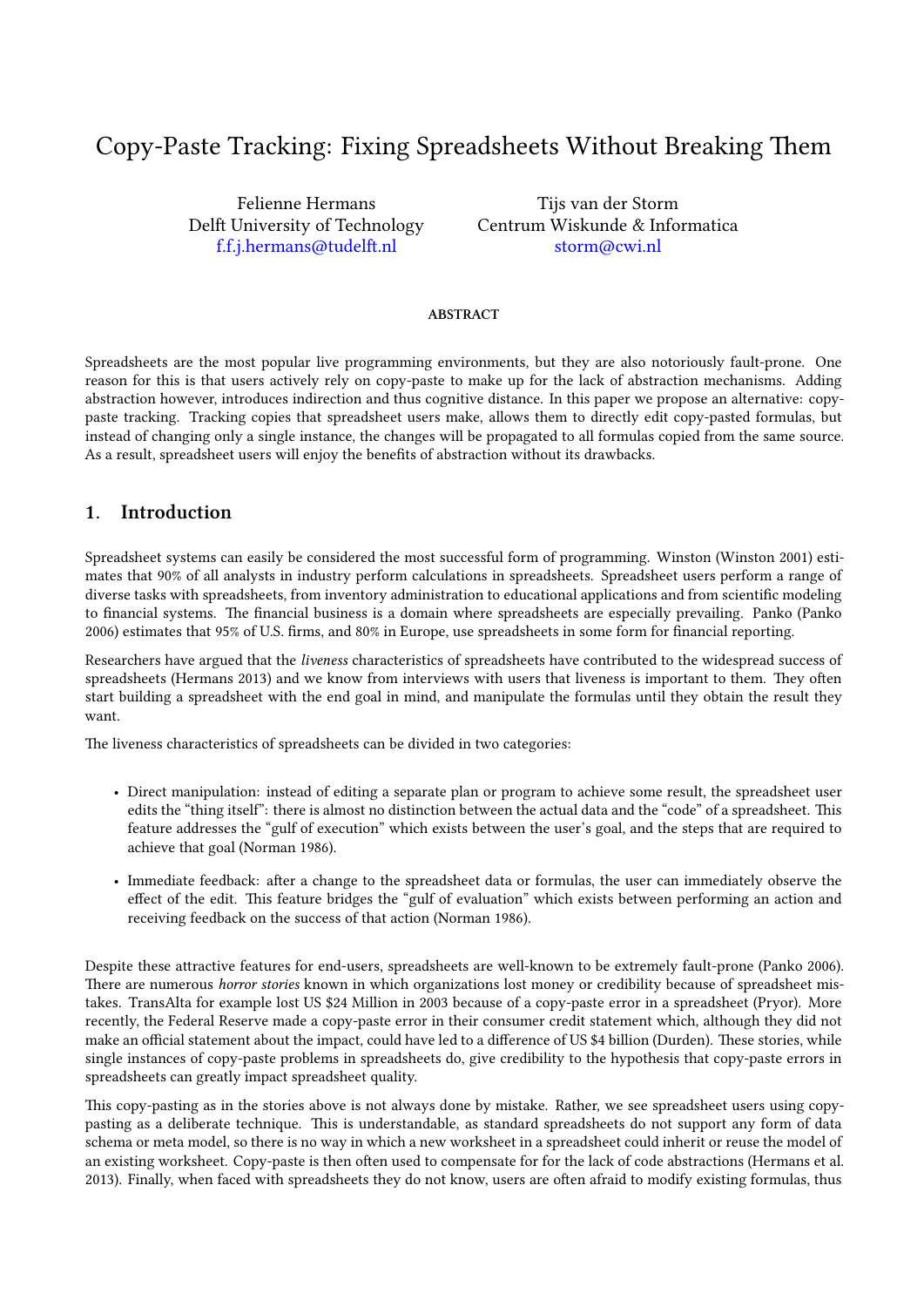copy-paste them and add new functionality (Hermans et al. 2013) creating many versions of similar formulas, of which the origin can no longer be determined.

Existing research improving spreadsheets has focused on extending spreadsheets with abstraction mechanisms. An example of this is the work of Engels *et al.* , who have developed a system called ClassSheets (Engels and Erwig 2005) with which the structure of a spreadsheet can be described separately. The actual spreadsheet can then be guaranteed to conform to the meta description. Another direction is enriching spreadsheets with user-defined functions (UDFs) (Jones, Blackwell, and Burnett 2003). In this case, spreadsheets users can factor out common computations into separate cells, and refer to them from elsewhere in the spreadsheet.

Although these features improve the reliability of spreadsheet use, they have one important drawback, namely, that they break the "direct manipulation" aspect of spreadsheets. In a sense, separate meta models, or user defined abstractions, create distance between the actual user's artifact (data + formulas), and its computational behaviour. Instead of just looking at the cells, the user now has to inspect at least two places: the cells containing the data and the separate definitions of the abstractions (meta model or user defined functions).

In this paper we propose XanaSheet, a spreadsheet system that features an alternative method to manage abstraction, without diminishing directness. XanaSheet employs *origin tracking techniques* to maintain a live connection between source and destination of copy-paste actions. Whenever a copied formula is edited, the modifications are transformed and replayed on the original and all other copies. Instead of introducing another level of indirection using abstraction, XanaSheet allows users to edit classes of formulas, all at once. In a sense, the abstraction, or user defined function, is there, but it never becomes explicit. By retaining ease of use, this technique has the potential to eliminate a large class of copy-paste errors, without compromising the direct manipulation aspect that make spreadsheets so attractive.

|                                 | Enter a formula in D2 |                            |                   | 2                | Copy it to D3:D4 |      |                                      |  |
|---------------------------------|-----------------------|----------------------------|-------------------|------------------|------------------|------|--------------------------------------|--|
| A                               | в                     | c                          | D                 | A                | в                | c    | D                                    |  |
| ld                              | Lab                   | Exam                       | Final             | Id               | Lab              | Exam | Final                                |  |
| s123                            | 6                     |                            | $7.5 = (B2+C2)/2$ | s <sub>123</sub> | 6                |      | $7.5 = (B2+C2)/2$                    |  |
| s456                            | 9                     | 7                          |                   | s456             | 9                |      | $7'$ =(B3+C3)/2                      |  |
|                                 |                       | 3.5                        |                   | s789             | 5                |      | $3.5 = (B4+C4)/2$                    |  |
|                                 | 5                     |                            |                   |                  |                  |      | Reconcile D2:D3 with the edits in D4 |  |
| A                               | B                     | Edit the "copy" in D4<br>c | D                 |                  | B                | c    | D                                    |  |
|                                 | Lab                   | Exam                       | Final             | A<br>Id          | Lab              | Exam | Final                                |  |
|                                 | 6                     |                            | $7.5 = (B2+C2)/2$ | s123             | 6                |      | 7.5 =round((B2+C2)/2)                |  |
| s789<br>3<br>ld<br>s123<br>s456 | 9                     |                            | $7 = (B3 + C3)/2$ | s456             | 9                |      | 7 =round((B3+C3)/2)                  |  |

#### **2.** Copy-Paste Tracking in Action

Figure 1: *Maintaining consistency among clones of formulas through copy-paste tracking*

Figure 1 shows an example user interaction with a spreadsheet containing student grades. In the first step the sheet contains just the Lab and Exam grades of three students, and a formula for computing the average of the two grades in D2. In the second step, the formula in cell D2 is copied to D3 and D4. D3 and D4 are clones of D2, and this relation is maintained by the system as an origin relation (visualized using the arrow). In the third step, the clone in D4 is modified to apply rounding to the computed average. Unlike in normal spreadsheets, however, this is not the end of the story and XanaSheet will reconcile the original formula of D2 and the other clone in D3 with the changes in D4.

A way to understand what is happening here, is to see spreadsheet formulas as materialized or unfolded abstractions. The abstraction in Fig. 1 is function average(x,y) for computing the average of two grades. In ordinary programming such a function could, for instance, be mapped over a list of pairs of grades to obtain a list of averages, like map(average, zip(Lab, Exam)). In the spreadsheet of Fig. 1, however, the abstraction average does not really exist, but is represented collectively by the set of all its inlined applications, e.g.  $[(\text{Lab[0]+Exam[0])/ 2, (\text{Lab[1]+Exam[1])/2},$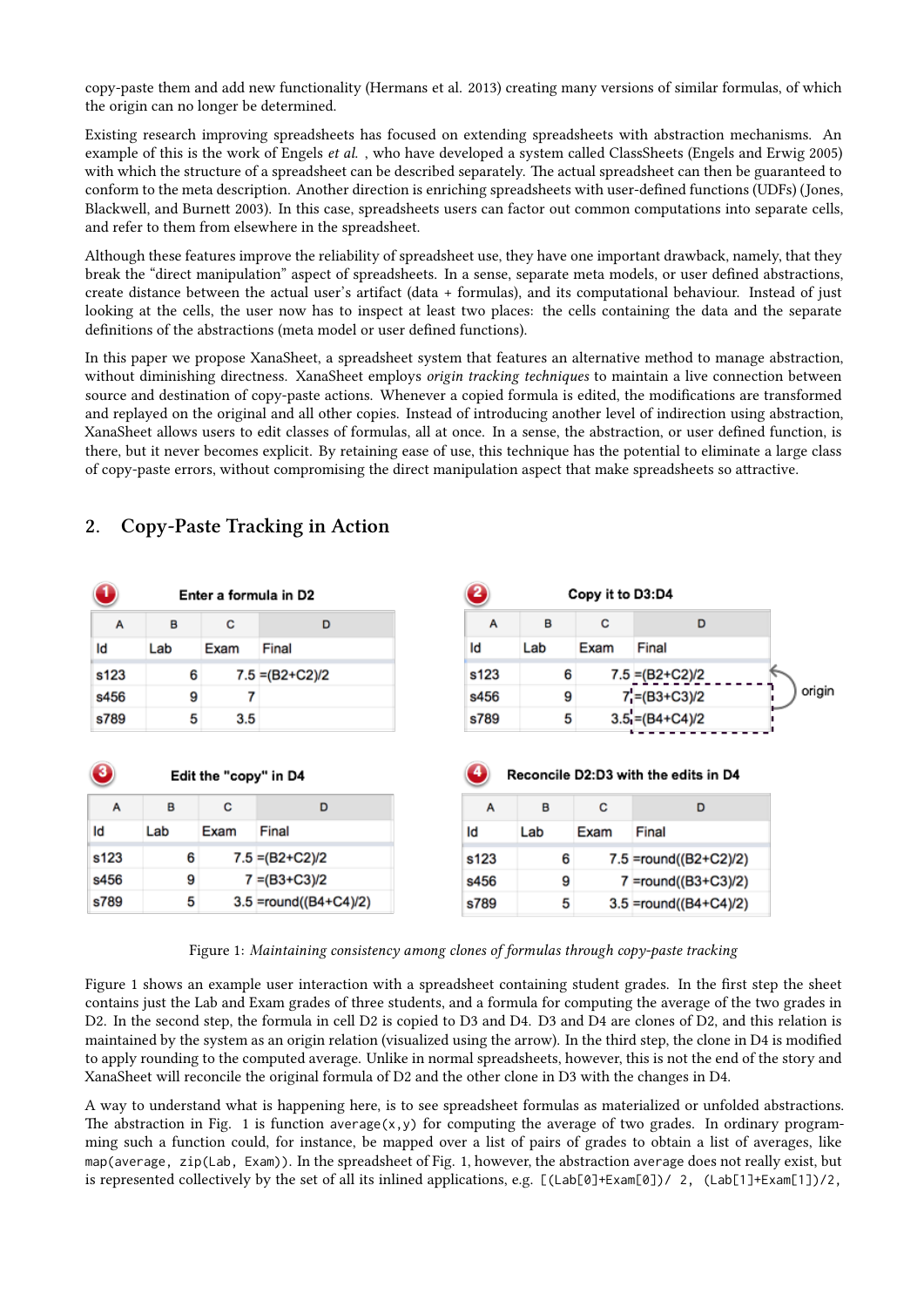(Lab[2]+Exam[2])/2]. In a sense, each application is a clone of the same implicit prototype, with parameters filled in with concrete data references. The tracking relation induced by copy-paste actions, identifies which clones belong to the same equivalence class. Therefore, editing one clone triggers updating the clones which belong to the same class.

In some cases it might actually not be desired to maintain the origin links between source and destination of copy-paste actions. XanaSheet supports these situations by providing a special "Paste and Detach" action which severs the copy from its original (similar to "Past and Match Style" common in many text editing systems). The example also assumes that when a user edits a formula she always intends to edit the whole class of clones. However, the system allows the user to edit only this copy, or all copies at once (similar to changing "Recurring events" in calendar applications).

## **3.** Semantics of Copy-Paste Tracking

The previous section introduced copy-paste tracking from the perspective of the user. In this section we describe our considerations regarding the implementation. We have implemented an executable semantics of copy-paste tracking for simulating interactive editing sessions with a spreadsheet. The code can be found online here: https://github.com/ Felienne/LiveSpreadsheets/tree/master/XanaSheet. We are currently working on an interactive prototype of XanaSheet.

A spreadsheet is a rectangular grid of cells where each cell is identified by its *address*, which are pairs *An* consisting of a column letter *A* and a row index *n*. User actions always operate on one of more of these addresses. The origin [relation between cells is then modeled as a binary](https://github.com/Felienne/LiveSpreadsheets/tree/master/XanaSheet) relation between such addresses. For instance, [the relation](https://github.com/Felienne/LiveSpreadsheets/tree/master/XanaSheet)  $Org =$ *{⟨D*3*, D*2*⟩,⟨D*4*, D*2*⟩}* captures the origin relation visualized in Figure 1 (2). In this case, the relation states that the formulas in cell *D*3 and cell *D*4 are copied from cell *D*2.

Without loss of generality we assume users only use relative cell referencing in formulas. That is, a cell reference consists of relative row and column offsets starting from the current cell (Sestoft 2006). For instance, the reference to B2 in Fig. 1 (1) is a relative cell reference, is represented as C-2R0 ("two columns left, same row"). Relative cell referencing allows formulas to be moved around across the grid without having to adjust explicit column names or row indices.

Interacting with the spreadsheet not only updates the sheet itself, but also maintains the origin relation. We describe the effect of the most relevant edit operations on a cell *c*:

- *Entering a formula*: If *c* does not participate in any origin relation, it is is simply updated with the new formula, and the origin relation is updated with  $\langle c, c \rangle$  to model the fact that a new formula is its own origin. As a result, the origin relation is always reflexively closed. Otherwise, *c* has an origin, say *c ′* , and the cells that need to be updated are  $\{c''\mid \langle c'',c'\rangle \in Org\}$ . By definition, this includes cell c, and, by reflexivity of  $Org$ , the source cell  $c'$ as well. .
- *Copying cell*  $c$  *to*  $c'$ : The contents of  $c$  is copied to  $c'$ . If the contents is a formula, the origin relation needs to be updated as well. First, if c' has an existing origin, the corresponding pair is removed from the relation. Then the relation is extended based on the current copy operation: if *c* has an origin  $c''$ , add  $\langle c', c'' \rangle$ , else add  $\langle c', c \rangle$ . The check for the origin of *c* ensures that the origin relation is always transitively closed.
- *Inserting/removing a row or column*: after updating the sheet, the origin relation is adjusted so that cell addresses refer to their new locations. For instance, when inserting a row at position *i*, the row components of all the cell addresses on rows  $\geq i$  in the origin relation needs to be shifted one down. In the case of removal, all pairs in the origin relation that contain coordinates on the removed row or column are removed.
- *Entering data*: cell *c* is updated with the new data. All pairs containing *c*, either as source or target, are removed from the origin relation.

Note that copying a cell *c* to *c'* removes the origin entries of *c'* (if any). An alternative design could interpret copying a formula as a modification of the destination cell, and thus update all cells in the class of *c ′* . In that case all such cells would get *c* as their new origin.

Although in this section we have just discussed copy-paste tracking for formulas, the same model can be applied equally well to copy-pasting of data. In that case, the origin relation helps against inadvertently duplicating input data. An interesting special case is the "paste as value" operation. Instead of copying a formula, this operation copies the computed value, thus completely disconnecting the destination cell from its source. Tracking such copy-paste actions would probably not be very useful: editing the pasted value would incur computing the inverse of the original formula, and updating the input data accordingly!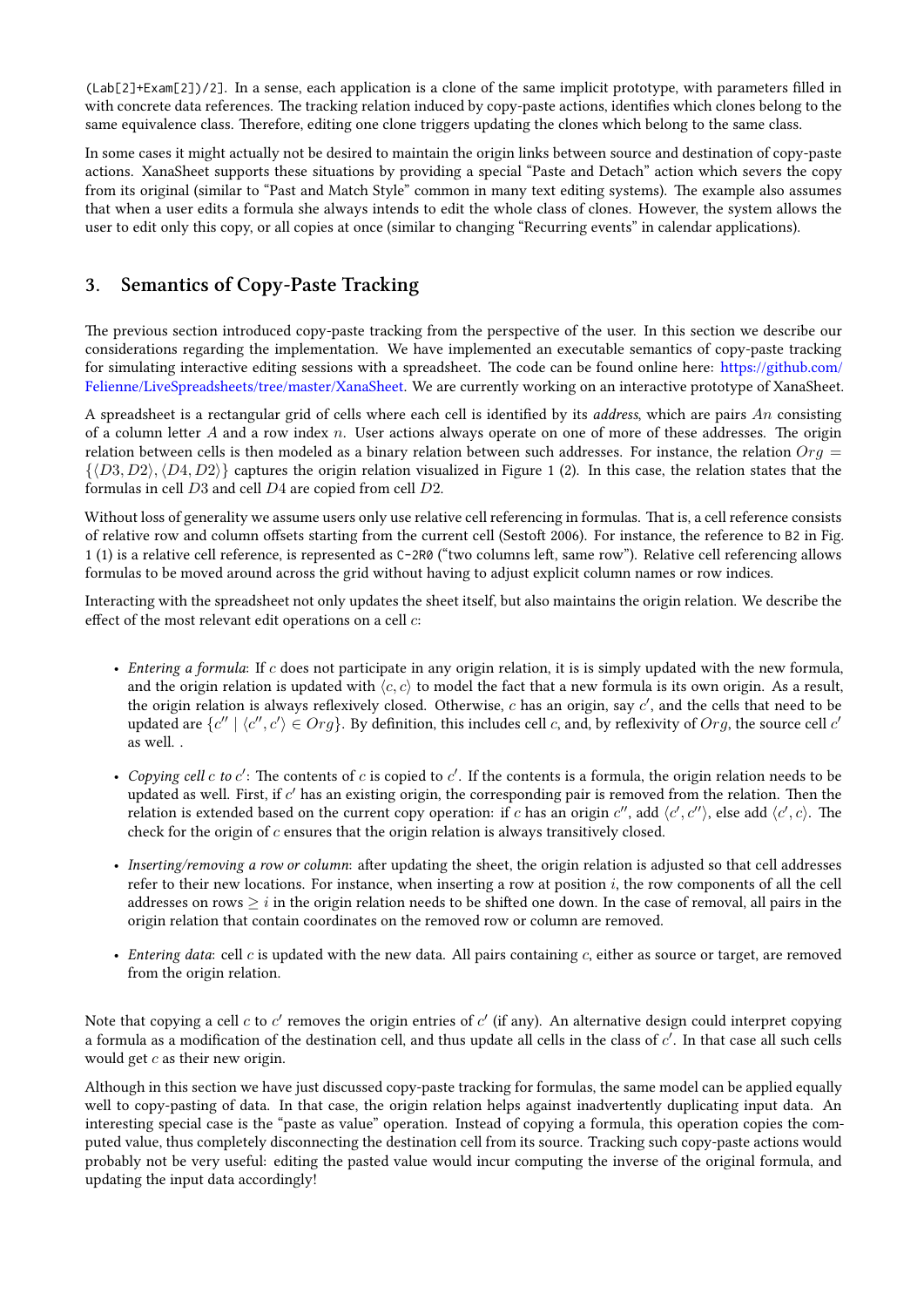# **4. Related Work**

Copy-paste tracking is a simple technique that is inspired by similar concepts in domains as diverse as term rewriting, hypertext, clone detection, prototypical inheritance , and view maintenance. Below we briefly summarize representative related work in those areas.

*Origin tracking*: Copy-paste tracking is directly inspired by *origin tracking* (Deursen, Klint, and Tip 1993). In general, origin tracking tries to establish a relation between the input and output of some computational process, such as a compiler, or program transformation. Origin tracking, however, has numerous other applications in visualization, debugging, and traceability. An application most similar to our work is presented in (Inostroza, Storm, and Erdweg 2014), where origin tracking is used to implement editable regions on generated code.

*Transclusion*: Ted Nelson's concept of *transclusion* (Nelson 1965) is a form of "reference by inclusion" where transcluded data is presented through a "live" view: whenever the transcluded content is updated, the views are updated as well. Our origin relation provides a similar hyper-linking between cells. But unlike in the case of transclusion, the relation is bidirectional: changes to the original are propagated forward, but changes to copies (references) are also propagated backwards (and then forwards again). A similar concept is used in Subtext, where copying is the primary mechanism for abstraction (Edwards 2005).

*Clone tracking* in software: Godfrey and Tu (Godfrey and Tu 2002) proposed a method called *origin analysis* which is a related to both clone detection and the above described origin tracking, but aims at deciding if a program entity was newly introduced or whether it if it should more accurately be viewed as a renamed, moved, or otherwise changed version of an previously existing entity. This laid the ground for a tool called *CloneTracker* that "can automatically track clones as the code evolves, notify developers of modifications to clone regions, and support simultaneous editing of clone regions." (Duala-Ekoko and Robillard 2007).

*Prototype-based inheritance*: Lieberman introduced prototypes to implement shared behaviour in object-oriented programming (Lieberman 1986). In prototype-based languages, objects are created by cloning and existing object. The cloned object then inherits features (methods, slots) from its prototype. The parent relation between objects is similar to our origin relation. However, we are not aware of any related work using this relation to propagate changes to clones back to their parents.

*Bidirectional transformation*: one way to look at copy-paste tracking is to see copies as views on the original formula similar to views in database systems. In particular, the copies are *updateable* views (Bancilhon and Spyratos 1981). Different manifestations of the view update problem have received considerable attention recently in the context of *lenses* (J. N. Foster et al. 2007) and bidirectional transformation (Czarnecki et al. 2009). In the context of user interfaces these concepts were pioneered by Meertens under the header of "constraint maintenance" (Meertens 1998). In a certain sense, copy-paste tracking supports a very basic class of constraint maintenance where clones are simply synchronized to be equal.

## **5. Conclusion**

Spreadsheet systems are the most popular live programming environments. They adhere to the powerful direct manipulation style of simultaneously editing data and code. Nevertheless, spreadsheets are known to be extremely fault-prone, mainly because users have to use copy-paste instead of user defined abstractions. Existing research has tried to improve spreadsheets by introducing abstractions such as meta models or user defined functions, but this compromises the direct manipulation aspect that makes spreadsheets so attractive in the first place.

In this paper we propose XanaSheet: copy-paste tracking as way to both have our cake and eat it too. Instead of introducing another level of indirection, copy-paste tracking supports editing classes of formulas originating at the same source, all at once. As a result, we get the benefits of abstraction (reuse, sharing, "single-point-of-change"), without the incurring the burden of cognitive distance.

*Outlook* Duplication of knowledge is ubiquitous is computing. Copy-paste tracking can be generalized to a broader scope by seeing it as an example of abstractions that are presented to the user in a materialized, expanded, unrolled, referenced, or instantiated state. The relation between such views and the original is often many-to-one and the views are often read only. Copy-paste tracking could provide a model to make such user views of abstractions editable. Thus, copypaste tracking in its most general form supports direct manipulation in interactive systems and allows users to maintain abstractions through their multiple concretizations. We conclude by providing a tentative list of examples where similar ideas could be applied: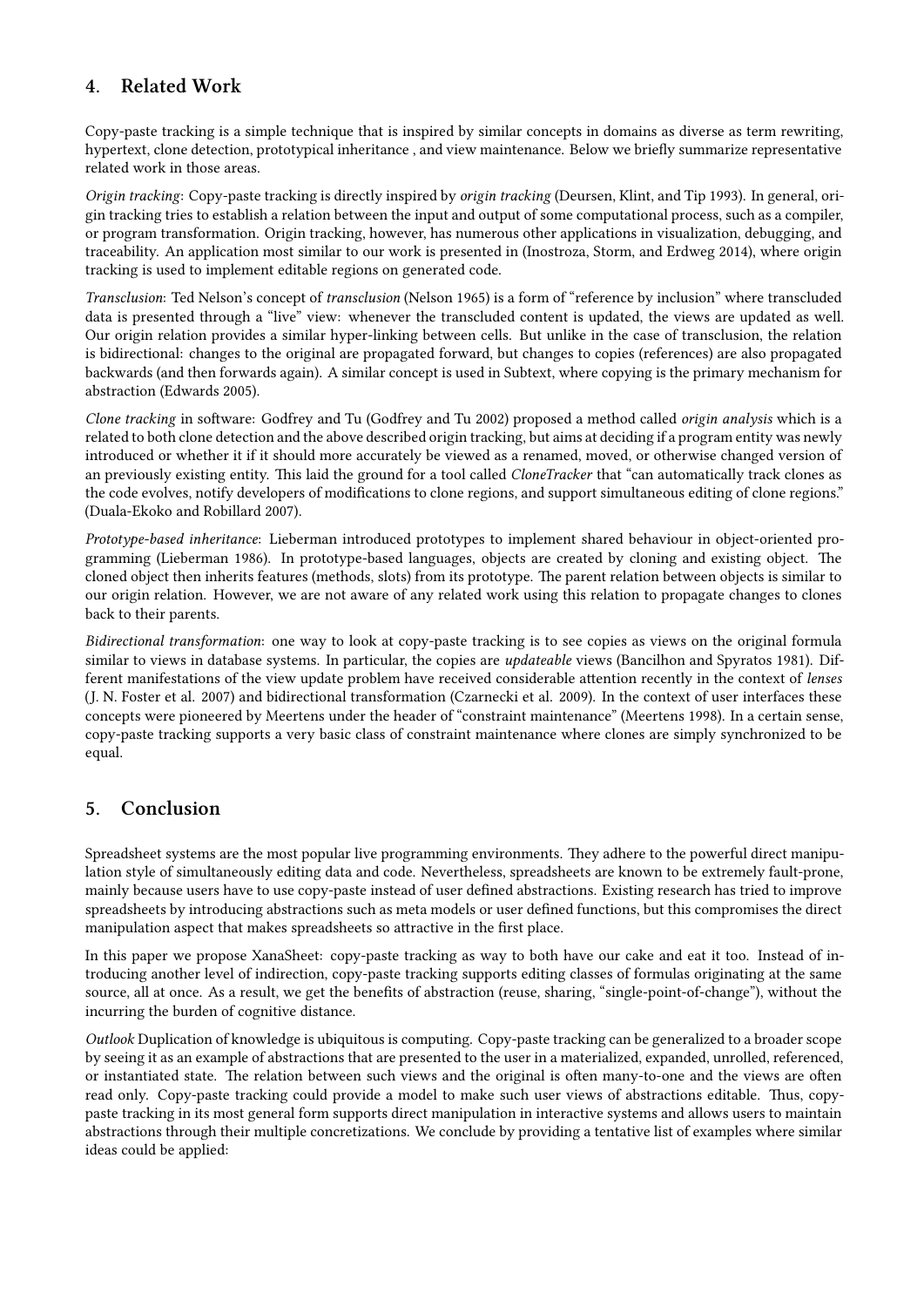| "Copy" (many)     | "Source" (one)      |  |  |  |
|-------------------|---------------------|--|--|--|
| Reference         | Declaration         |  |  |  |
| Stack frame       | Procedure call      |  |  |  |
| Inlining          | Procedure           |  |  |  |
| Text output       | Template            |  |  |  |
| Object            | Class               |  |  |  |
| Styled element    | Style sheet         |  |  |  |
| Denormalized view | Normalized database |  |  |  |
| Unrolling         | Loop                |  |  |  |
|                   |                     |  |  |  |

#### **6. References**

Bancilhon, François, and Nicolas Spyratos. 1981. "Update Semantics of Relational Views." *ACM Transactions on Database Systems (TODS)* 6 (4): 557–575.

Czarnecki, Krzysztof, J Nathan Foster, Zhenjiang Hu, Ralf Lämmel, Andy Schürr, and James F Terwilliger. 2009. "Bidirectional Transformations: a Cross-Discipline Perspective." In *Theory and Practice of Model Transformations*, 260-283. Springer.

Deursen, Arie van, Paul Klint, and Frank Tip. 1993. "Origin Tracking." *Symbolic Computation* 15 (5/6): 523–545.

Duala-Ekoko, Ekwa, and Martin P. Robillard. 2007. "Tracking Code Clones in Evolving Software." In *Proceedings of the* 29th International Conference on Software Engineering, 158-167. ICSE '07. Washington, DC, USA: IEEE Computer Society. doi:10.1109/ICSE.2007.90. http://dx.doi.org/10.1109/ICSE.2007.90.

Durden, Tyler. "Blatant Data Error at the Federal Reserve." http://www.zerohedge.com/article/blatant-data-error-federal-reserve.

Edwards, Jonathan. 2005. "Subtext: Uncovering the Simplicity of Programming." In *OOPSLA*, 505–518. ACM. doi[:10.1145/1094811.1094851.](http://dx.doi.org/10.1109/ICSE.2007.90)

Engels, Gregor, and Martin Erwig. 2005. "ClassSheets: A[utomatic Generation of Spreadsheet Applications from Object-](http://www.zerohedge.com/article/blatant-data-error-federal-reserve)Oriented Specifications." In *Proceedings of the 20th IEEE/ACM International Conference on Automated Software Engineering (ASE)*[, 124–133. ACM.](http://dx.doi.org/10.1145/1094811.1094851)

Foster, J. Nathan, Michael B. Greenwald, Jonathan T. Moore, Benjamin C. Pierce, and Alan Schmitt. 2007. "Combinators for Bidirectional Tree Transformations: A Linguistic Approach to the View-Update Problem." *ACM Transactions on Programming Languages and Systems* 29 (3) (May): 17. doi:10.1145/1232420.1232424.

Godfrey, Michael, and Qiang Tu. 2002. "Tracking Structural Evolution Using Origin Analysis." In *Proceedings of the International Workshop on Principles of Software Evolution*, 117-119. IWPSE '02. New York, NY, USA: ACM. doi:10.1145/512035.512062. http://doi.acm.org/10.1145/512[035.512062.](http://dx.doi.org/10.1145/1232420.1232424)

Hermans, Felienne. 2013. "Analyzing and Visualizing Spreadsheets." PhD thesis, Delft University of Technology.

Hermans, Felienne, Ben Sedee, Martin Pinzger, and Arie van Deursen. 2013. "Data Clone Detection and Visualization in Spr[eadsheets." In](http://dx.doi.org/10.1145/512035.512062) *Proceedin[gs of ICSE '13](http://doi.acm.org/10.1145/512035.512062)*, 292–301.

Inostroza, Pablo, Tijs van der Storm, and Sebastian Erdweg. 2014. "Tracing Program Transformations with String Origins." In *Theory and Practice of Model Transformations*, edited by Davide Di Ruscio and Dániel Varró, 8568:154-169. LNCS. Springer.

Jones, Simon Peyton, Alan Blackwell, and Margaret Burnett. 2003. "A User-Centred Approach to Functions in Excel." In *In Proceedings of the Eighth ACM SIGPLAN International Conference on Functional Programming*, 165–176. ICFP '03. New York, NY, USA: ACM. doi:10.1145/944705.944721. http://doi.acm.org/10.1145/944705.944721.

Lieberman, Henry. 1986. "Using Prototypical Objects to Implement Shared Behavior in Object-Oriented Systems." In *Conference Proceedings on Object-Oriented Programming Systems, Languages and Applications*, 214–223. OOPLSA '86. New York, NY, USA: AC[M. doi:10.1145/28697.287](http://dx.doi.org/10.1145/944705.944721)18. [http://doi.acm.org/10.1145/28697.28718](http://doi.acm.org/10.1145/944705.944721).

Meertens, Lambert. 1998. "Designing Constraint Maintainers for User Interaction." http://citeseerx.ist.psu.edu/viewdoc/ download?doi=10.1.1.47.3250&rep=rep1&type=pdf.